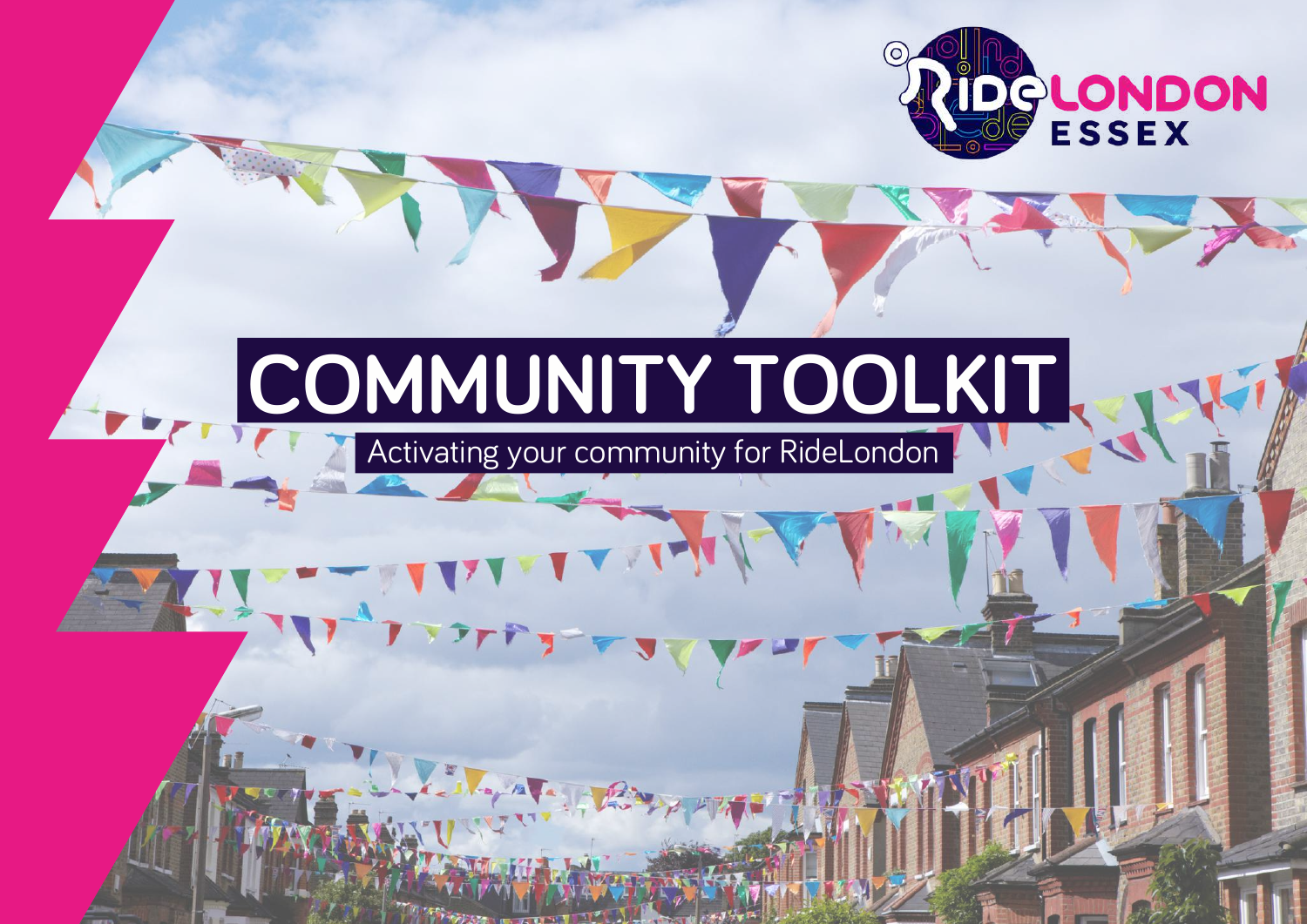# **ABOUT RIDELONDON**



RideLondon is a legacy event from the London 2012 Olympic Games. Essex will welcome 25,000 cyclists on Sunday 29 May as RideLondon, the world's greatest festival of cycling, comes to the county for the first time in a partnership between RideLondon and Essex County Council.

The partnership brings the RideLondon-Essex 100 and 60 mass participation rides into the county. Essex will also host two stages of the RideLondon Classique, a three-day UCI Women's WorldTour stage race for the best female riders in the world. The start and finish of the first stage on Friday 27 May will be in Maldon, while the second stage on Saturday 28 May, will start in Chelmsford and finish in Epping.

As a result of RideLondon, communities right across the county will soon benefit from significant funding from The London Marathon Charitable Trust – funding that will inspire activity and support people of all ages and abilities to participate in sport and physical activity.

For full event details, click [here](https://www.ridelondon.co.uk/)

"I'm delighted we are able to play an important role in bringing the prestigious RideLondon event to Essex. We know that major mass participation sporting events like RideLondon inspire people to get active, which will help to fulfil the aspirations of the new 10-year Fit for the Future Physical Activity and Sport Strategy for Essex, and our major Find Your Active campaign. Your help on the activation of RideLondon will help inspire everyone across Essex to cycle more and make physical activity a regular part of their daily lives."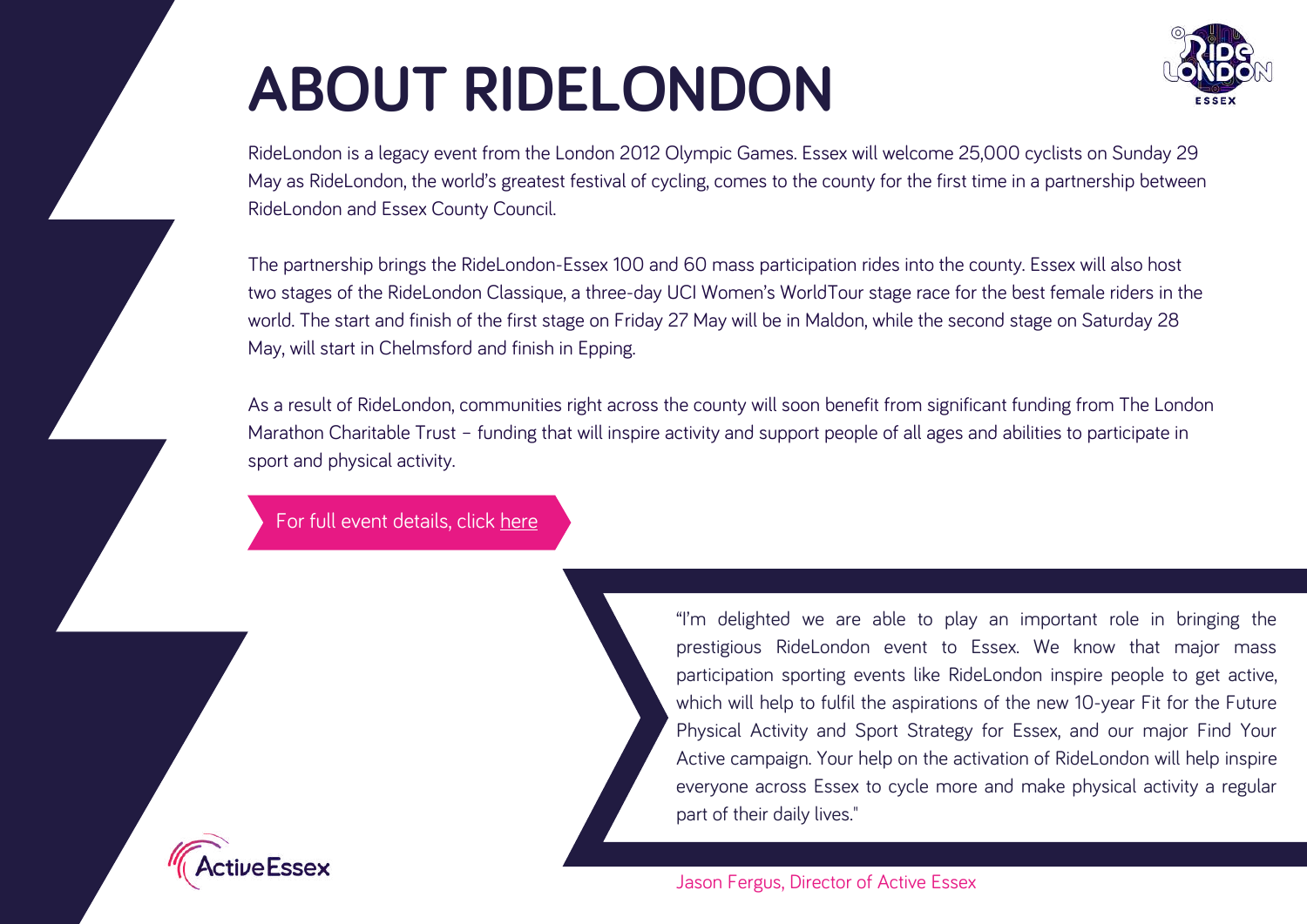

# **ACTIVATING YOUR COMMUNITY**

RideLondon is an exciting event for Essex and it would be great to hold as many local activations as possible to get communities involved. And it doesn't just have to be about cycling!

RideLondon fits nicely, a week before the Queen's Jubilee celebration and with many events already taking place, why not use this weekend to start the week of bringing communities together. It is our hope that the support packs we will be able to offer, can be utilised for the Jubilee events too.

This toolkit is to offer ideas to local communities and a guide to the support on offer.





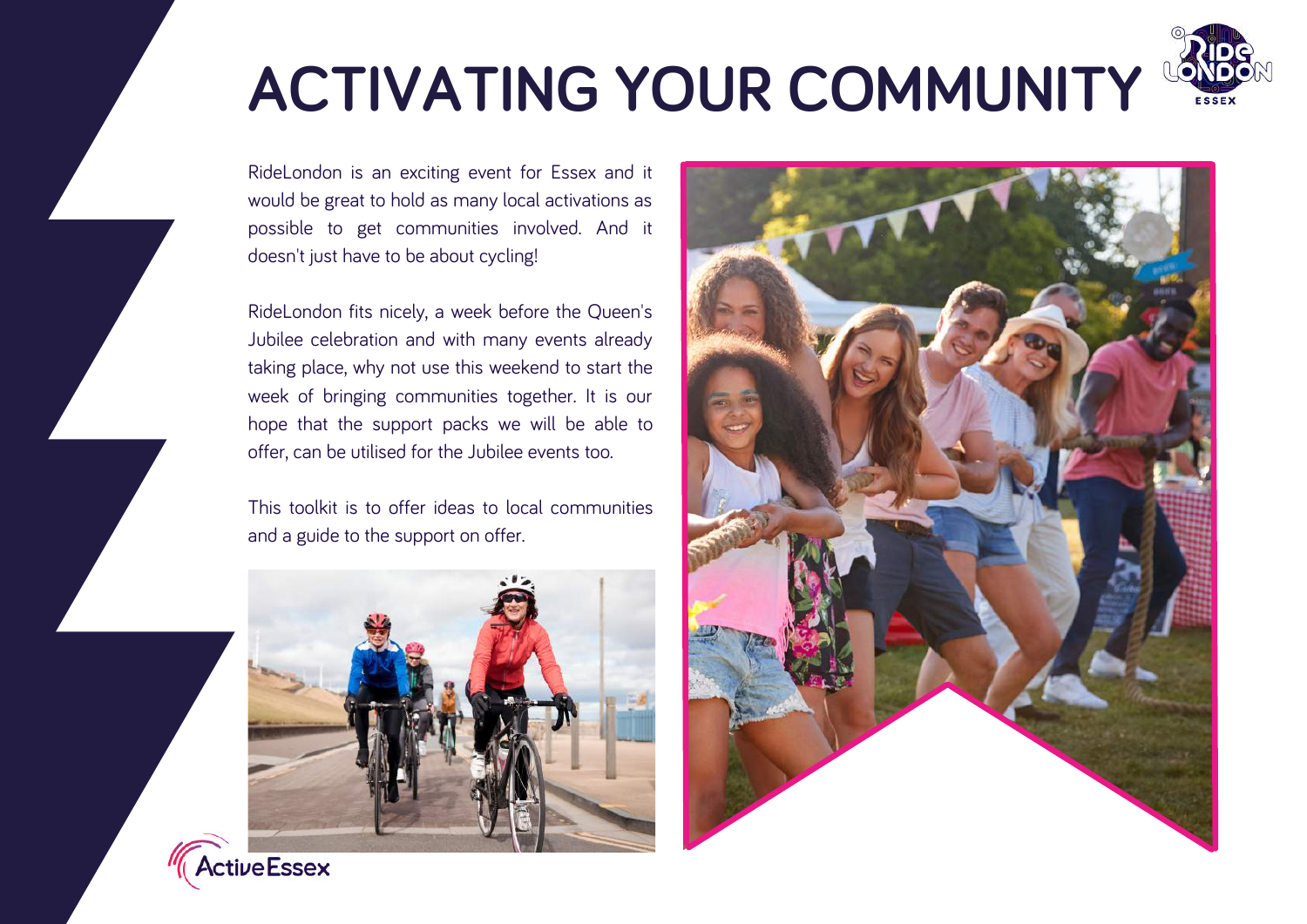# **ACTIVATION IDEAS**



From FAN zones in local green spaces and spectator hubs along the route, to opening community club doors and offering open days. These encourage community spirit, support local organisations and get residents active.

#### **COMMUNITY EVENTS**

Utilise the local spaces and places to bring your community together, helping to highlight and support local people, charities and organisations. Below are a few options to think about:

- School fetes with baking competitions
- Local stalls or charity cheer zones
- Local entertainers musicians, activity instructors, performers, local orchestras and choirs etc
- Highlighting local cycling clubs perhaps even hold a community sports day

### **STREET/VILLAGE GREEN PARTIES**

Linking in with the Queen's Jubilee celebrations, encouraging neighbours to come together for fun and games, before and after spectating RideLondon cyclists.

- Community games
- $-BBOs$
- Local entertainers musicians, activity instructors, performers etc

### **LOCAL CLUB/ GROUP OPEN DAYS**

This could take place throughout the week, leading up to (or just after) the RideLondon event whereby you encourage local clubs and groups to open their doors, to allow residents to try a new activity.

### **GETTING LOCAL BUSINESSES INVOLVED**

Reach out to local businesses, especially those on the route or near events taking place, to help them promote their business and RideLondon. Some examples could include:

- High Street shops displaying RideLondon: Essex window displays
- Bakery's offering RideLondon inspired themed cakes
- Deli specials in the theme of cycling
- Support pubs to open early for breakfast, or late for spectators and riders alike
- Support businesses, like garden centres, to offer alternative opportunities in the week leading up to, or just after the event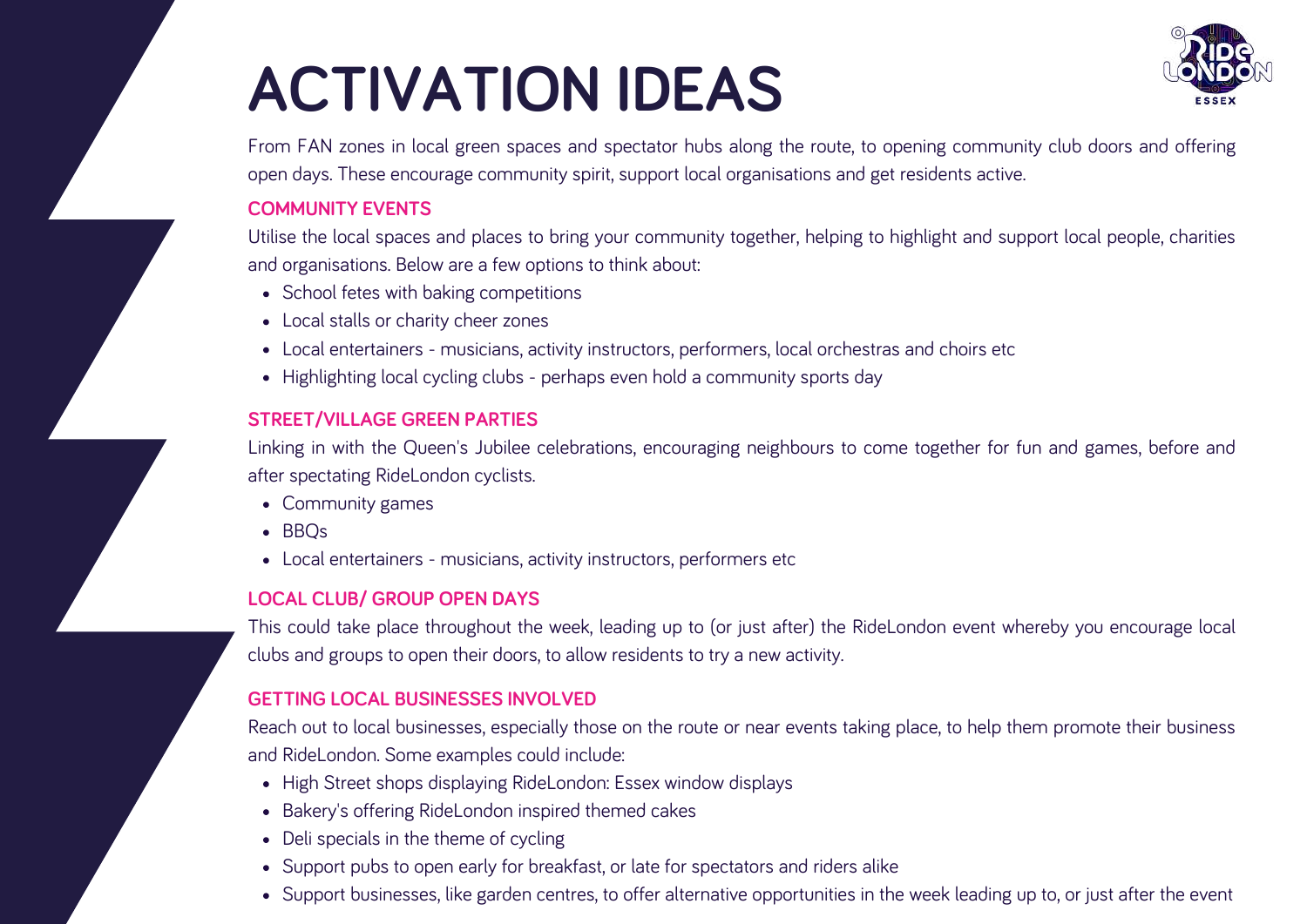



### RideLondon Activation Fund

Major mass participation sporting events like RideLondon inspire people to get active, bring people together and ignite communities. The Fund will support Parish and Town Councils, Schools, Constituted Organisations and Community Groups to celebrate and inspire their communities to become involved and cycle more.

Grants are available up to the value of £500 to support celebrations, activities, or other community events considered appropriate by the applicant.

Priority funding will be given to those where the RideLondon-Essex route reaches across the entirety of the RideLondon weekend. Please note, this funding is open to those in the Essex County Council footprint.

For more information and to apply, click [here](https://www.activeessex.org/ridelondon-essex/activation-fund/).



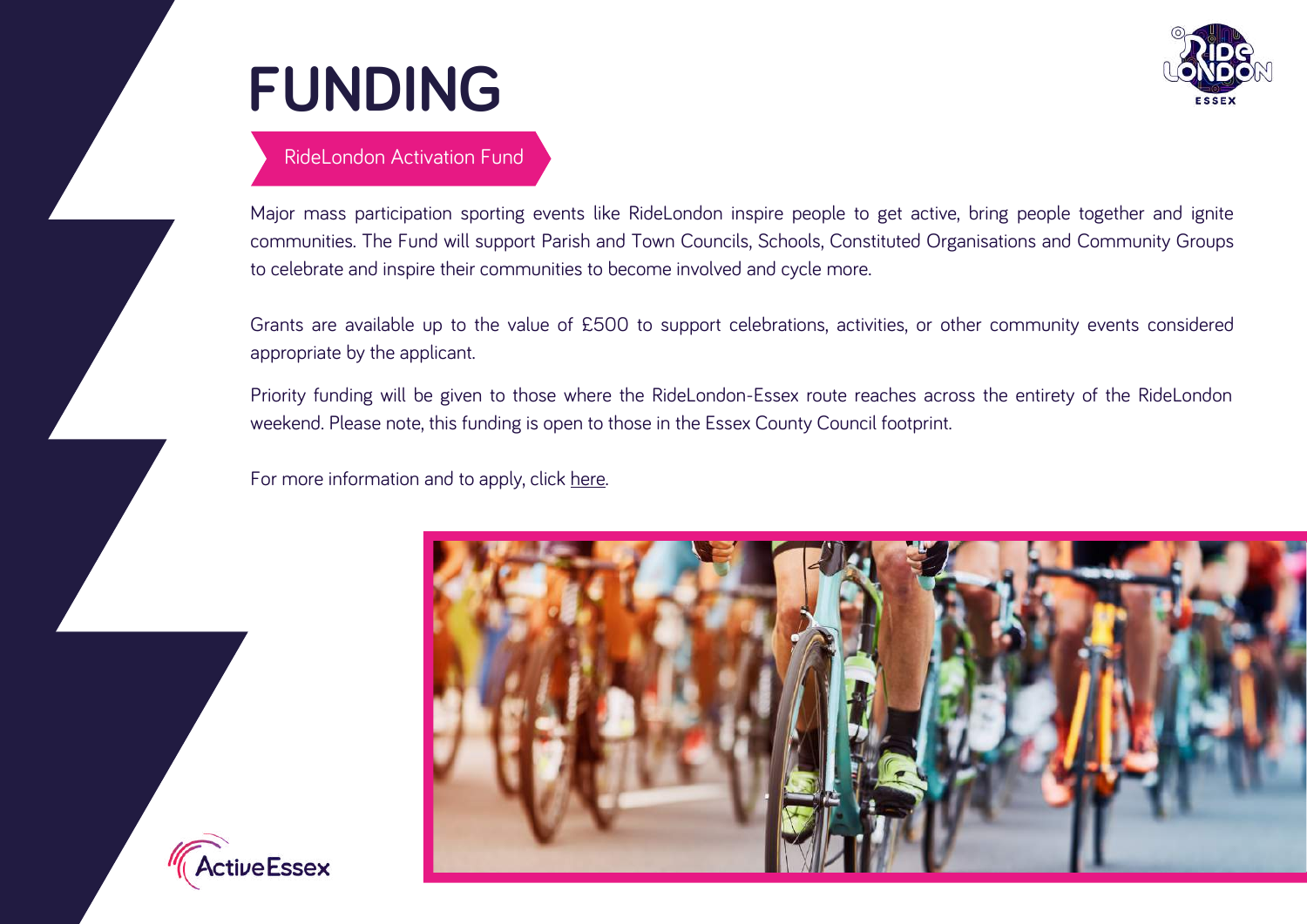# **OTHER FUNDS AVAILABLE**



### The Queens Jubilee Activity Fund

Sport England have launched a new £5 million fund to mark the Queen's Platinum Jubilee that aims to use sport and physical activity to bring communities together and tackle inequalities. The fund will make awards of between £300 and £10,000 in support of new projects providing opportunities to become more physically active. The funds could be used for things such as facility hire and coaching costs, or even small capital improvements.

For more information, click [here.](https://www.sportengland.org/how-we-can-help/our-funds/queens-platinum-jubilee-activity-fund)

### The Essex Cycle Grant

The Essex cycle grant has this year expanded its funding criteria in the hope that local organisations and clubs can use Ride London - Essex to try and attract new individuals and communities to get involved in local cycling activities.

The Essex Cycle Grant does not launch until 1st April 2022. But, if you would like to find out more about ECC cycle grant funding please click [here.](https://www.essexhighways.org/safer-greener-healthier) Check back after 1st April to read the criteria and apply.



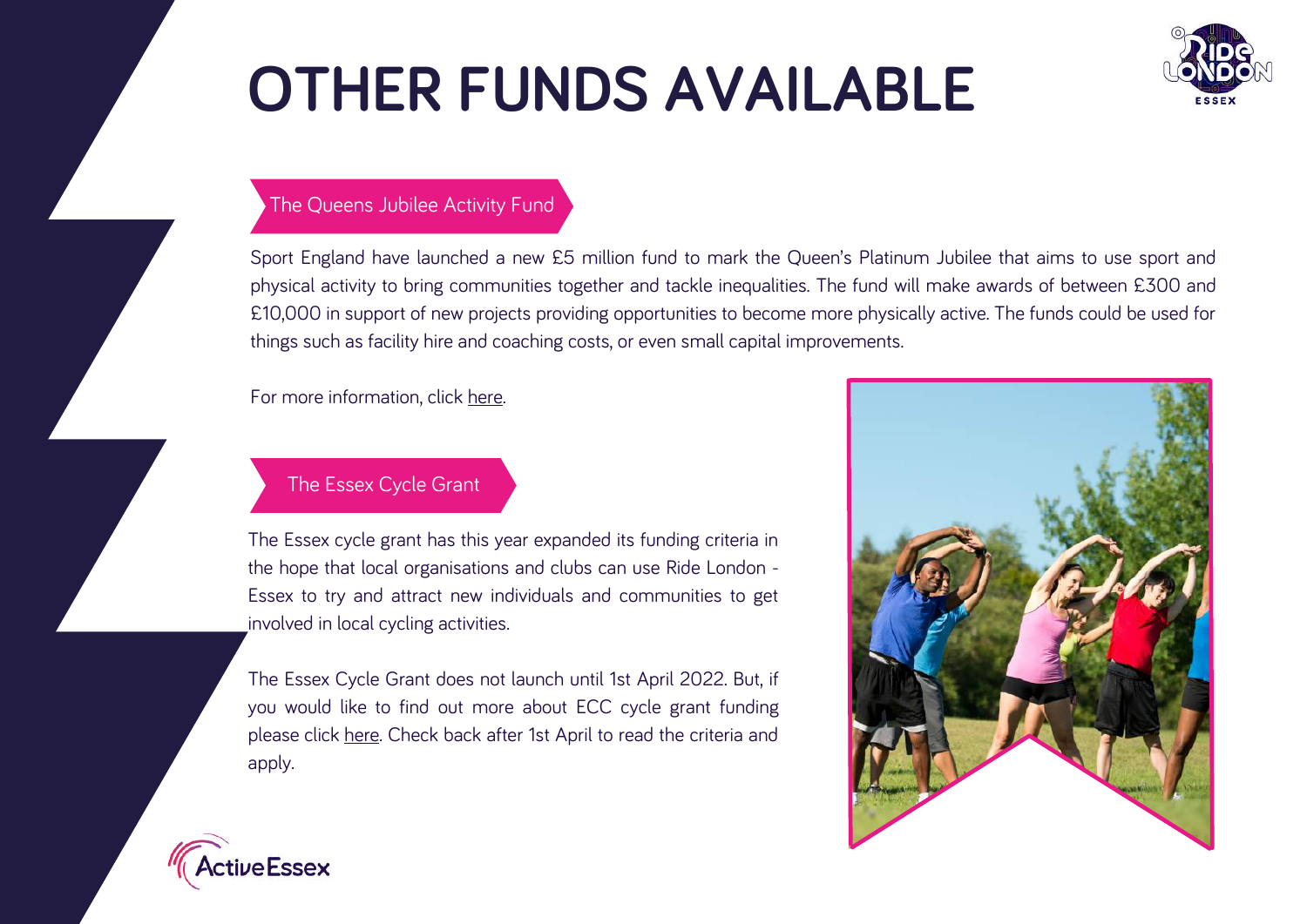# **SUPPORT AVAILABLE**



It's important for us to make this as easy for you to implement across your communities as possible. So, as well as the funding which we're able to support you with, we will also be offering a merchandise pack. We hope this will help you feel like your events are a real part of the wider RideLondon county celebrations.



As well as a merchandise pack inclusive of bunting and posters, support from the RideLondon: Essex activation team is available and a chance to utilise the RideLondon spectator app to ensure your events can be seen and accessed by local residents.

### Local Active Networks

Major events can be a catalyst for communities to try something new or inspire them to be more active. If you would like to activate your local place and make physical activity more accessible for everyone after RideLondon-Essex, then you will be able to access our free Community Engagement Toolkit as a starting point to help understand where there are gaps and what local people would be interested in.

Speak to your local Relationship Hub team member. You will find contact details on the following page of this document.